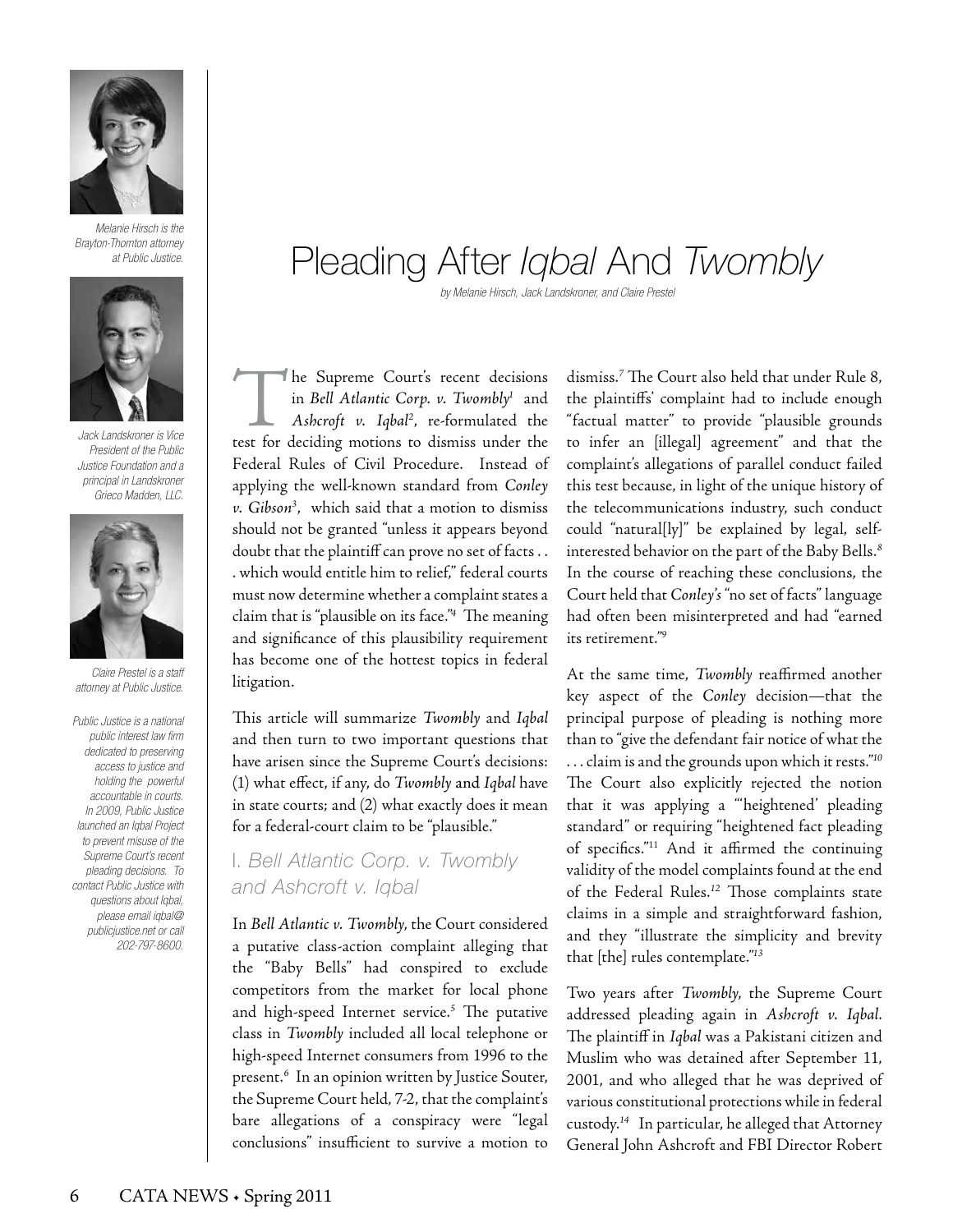Mueller "adopted an unconstitutional policy that subjected [him] to harsh conditions of confinement on account of his race, religion or national origin."*<sup>15</sup>*

The Supreme Court held, 5-4, that Iqbal's complaint should have been dismissed under *Twombly's* "plausibility" standard, which it extended to all civil cases.*16* In an opinion written by Justice Kennedy, the Court summarized *Twombly's* standard as based on "two working principles."*<sup>17</sup>* First, district courts need not accept a complaint's "legal conclusions" as true, although factual allegations should be accepted as true.*18* The Court described a conclusory allegation as one that "amount[s] to nothing more than a 'formulaic recitation of the elements'" of a claim,*19* and while it held that such allegations need not be taken as true, it also recognized that they may appropriately form the "framework" for a complaint.*<sup>20</sup>*

Second, a complaint must "state a plausible claim for relief."*21* To determine whether a complaint states a plausible claim, a judge may draw on his or her " judicial experience and common sense."*22* The Court explained that plausibility is "not akin to a 'probability requirement,'"*23* and it described the plausibility inquiry as a "context-specific task."*<sup>24</sup>*

Within days of the *Iqbal* decision, defendants in consumers' rights, workers' rights, and civil rights lawsuits began moving to dismiss those cases, claiming that *Twombly* and *Iqbal* changed federal law in numerous dramatic ways. While some of these "*Twiqbal*" motions have been granted, others have been denied, and one federal judge described the rush of citations to *Iqbal* as "Pavlovian," in that too many defendants reflexively filed even meritless motions to dismiss.*<sup>25</sup>* The same judge commented that *Twombly* and *Iqbal* are being "seriously overread[]" in some defendants' motions

and that they are far from a "get out of jail free" card.*<sup>26</sup>*

# II. Applications of *Twombly* and *Iqbal* in State Courts

One of the major questions that has emerged since *Twombly* and *Iqbal* is the extent to which the decisions apply in state court. The straightforward answer is that, because the Supreme Court's decisions interpret the Federal Rules of Civil Procedure, they are not binding on state courts interpreting their own rules. However, this has not stopped defendants in state court actions from attempting to impose the overly broad misinterpretation of these cases into state court pleading and practice.

Although *Twombly* and *Iqbal* interpret only the Federal Rules, defendants in Ohio and elsewhere have nonetheless begun to argue that state courts should adopt plausibility pleading. Before turning to arguments being made in other states, it should be noted that while some Ohio appellate courts have cited *Twombly* or *Iqbal* (although not in formally published opinions), the Ohio Supreme Court has never cited, let alone approved or adopted, either decision. Indeed, in the years since *Twombly*, the Ohio Supreme Court has confirmed that "Ohio generally is a notice-pleading state," with heightened pleading standards applied only in certain limited circumstances "where policy considerations so warrant."*<sup>27</sup>*

Ohio has preserved its pleading standard requiring that a dismissal on a motion to dismiss can only occur when it appears beyond a doubt that plaintiff can prove no set of facts entitling plaintiff to relief.*<sup>28</sup>*

In Ohio, as in other states, defendants' call for adoption of *Twombly* and *Iqbal* should be rejected. The flaws in defendants' logic are aptly demonstrated by the thorough analysis of the Washington Supreme Court in *McCurry v. Chevy Chase Bank, FSB*. *29*  The defendants in *McCurry* argued that Washington should interpret its rules of procedure in accordance with *Twombly* and *Iqbal*—and the court soundly rejected that argument.*<sup>30</sup>*

In doing so, the *McCurry* court made two key points. First, it noted that the plausibility standard "is predicated on policy determinations specific to the federal trial courts," namely concerns about discovery costs forcing settlements.*31* The court found no reason to believe that "these policy determinations hold sufficiently true in the Washington trial courts to warrant such a drastic change in court procedure."*32* Indeed, as Professor Arthur Miller has pointed out, the available empirical data indicate that the discovery-abuse rationale fails to hold water even in federal court: in a recent survey conducted by the Federal Judicial Center, more than half of respondents reported that discovery costs had no effect on the likelihood of settlement in their cases and that the costs and extent of discovery were the "right amount" in proportion to their clients' stakes.*<sup>33</sup>*

Second, the *McCurry* court explained that it would be inappropriate for the court "to effectively rewrite CR 12(b) (6) based on policy considerations," since the "appropriate forum for revising the Washington rules is the rulemaking process."*34* In that process, far more so than before a court, "policy considerations [can] be raised, studied, and argued in the legal community and the community at large."*<sup>35</sup>*

Other state supreme courts—although not all—have similarly rejected defendants' calls to apply *Iqbal* and *Twombly* to their state procedural rules. The Arizona Supreme Court reaffirmed its notice pleading standard in *Cullen*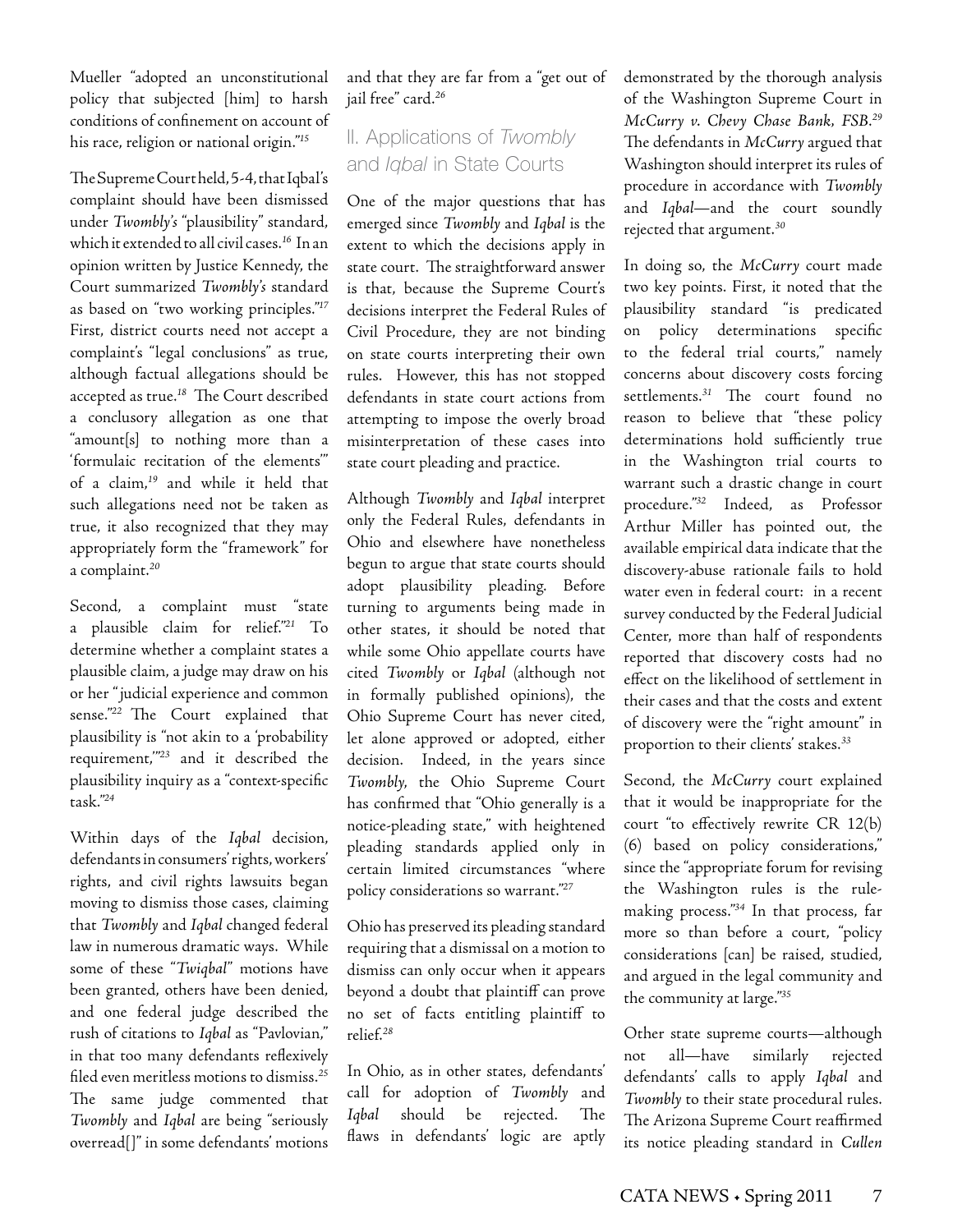*v. Auto-Owners Ins. Co.*, *<sup>36</sup>* which "dispel[led] any confusion as to whether Arizona has abandoned the notice pleading standard under Rule 8 in favor of the recently articulated standard" in *Twombly*. *<sup>37</sup>* The court emphasized that the United States Supreme Court's proclamations did not affect Arizona procedure, since "this Court has the final say in the interpretation of procedural rules" and no rule changes had been proposed.*38* Put another way, state courts simply "are in no way bound by

federal jurisprudence in interpreting our state pleading rules."*<sup>39</sup>*

## III. The Meaning of "Plausibility Pleading"

After *Iqbal*, it is clear that "plausibility pleading" is now the rule for all civil cases in federal court. What is not clear, however, is what the Court meant when it said that a claim must be "plausible." Plausibility is now the governing standard for motions to dismiss, but the *Iqbal* Court had only this to say about it:

A claim has facial plausibility when the plaintiff pleads factual content that allows the court to draw the reasonable inference that the defendant is liable for the misconduct alleged. The plausibility standard is not akin to a probability requirement, but it asks for more than a sheer possibility that a defendant has acted unlawfully. Where a complaint pleads facts that are merely consistent with



*Kathleen J. St. John is a principal at Nurenberg, Paris, Heller & McCarthy Co.,L.P.A. She can be reached at 216.621.2300 or kstjohn@nphm.com.*

# Sidebar: Notice Pleading Remains The Law In Ohio *by Kathleen J. St. John*

A lthough Iqbal and Twombly<br>have been cited in several lthough *Iqbal* and *Twombly* Ohio appellate decisions, the courts' references to these cases do not represent a change in Ohio's liberal notice pleading standards.

It has long been held that Ohio is a notice pleading state, and that a plaintiff is generally not required

to plead operative facts with particularity.<sup>1</sup> Under Ohio's Civ. R. 8(A), a complaint need only consist of a short and plain statement of the claim that gives the defendant fair notice of the plaintiff's claim and the grounds upon which it is based.2 Outside of a few exceptions, such as workplace intentional tort or a negligent hiring claim against a religious institution, the complaint need only contain "brief and sketchy allegations of fact to survive a motion to dismiss under the notice pleading rule." 3

Under Ohio law, moreover, the standard for granting a motion to dismiss under Civ. R. 12 (B) (6) continues to be a difficult one to meet. "A trial court may not grant a motion to dismiss for failure to state a claim upon which relief may be granted unless it appears 'beyond doubt from the complaint that the plaintiff can prove no set of facts entitling him to recovery.'"4 In ruling on a motion to dismiss, the court must presume all factual allegations to be true and must draw all reasonable inferences in favor of the non-moving party.<sup>5</sup> "[A]s long as there is a set of facts, consistent with the plaintiff's complaint, which would allow the plaintiff to recover, the court may not grant a defendant's motion to dismiss."6

The Ohio appellate decisions that have cited *Twombly* and/

or *Iqbal* do not alter the foregoing principles of Ohio law. Indeed, all such decisions *also* cite the long-settled principles of Ohio law as mentioned above. Thus, to the extent that Ohio courts have cited *Twombly* or *Iqbal,* they have treated these decisions as being consistent with existing Ohio law, and *not* as signaling a new era of pleading in Ohio.

For instance, in *Parsons v. Greater Cleveland Regional*  Transit Authority,<sup>7</sup> although the court cited the *Twombly* "plausibility" standard, it affirmed the trial court's denial of the defendant's motion to dismiss because "we cannot say beyond doubt that [the plaintiffs] can prove no set of facts entitling them to relief. That is all that is required at this stage of the proceedings."8

At least one Ohio appellate judge has expressly noted that the heightened pleading requirements of *Iqbal*  and *Twombly* do not represent Ohio law. In *Miller v. Thyssenkrup Elevator Corp.*, 9 the Eighth District Court of Appeals affirmed the trial court's denial of the political subdivision defendant's (CMHA's) motion for judgment on the pleadings, despite CMHA's contention that it was entitled to be given notice under a heightened pleading standard. Although the majority rejected this contention without reference to *Iqbal* or *Twombly*, Judge Christine T. McMonagle – dissenting on the ground that the appeal was not taken from a final appealable order – expressly noted that the *Iqbal/Twombly* standard does not govern state court rulings in Ohio. Judge McMonagle stated:

CMHA appeals a denial of its Civ. R. 12(C) motion to dismiss, arguing that for public policy reasons, this court should adopt what is perhaps a heightened pleading standard articulated in two U.S. Supreme Court cases: *Bell Atlantic Corp. v. Twombly* (2007), 550 U.S. 544, 127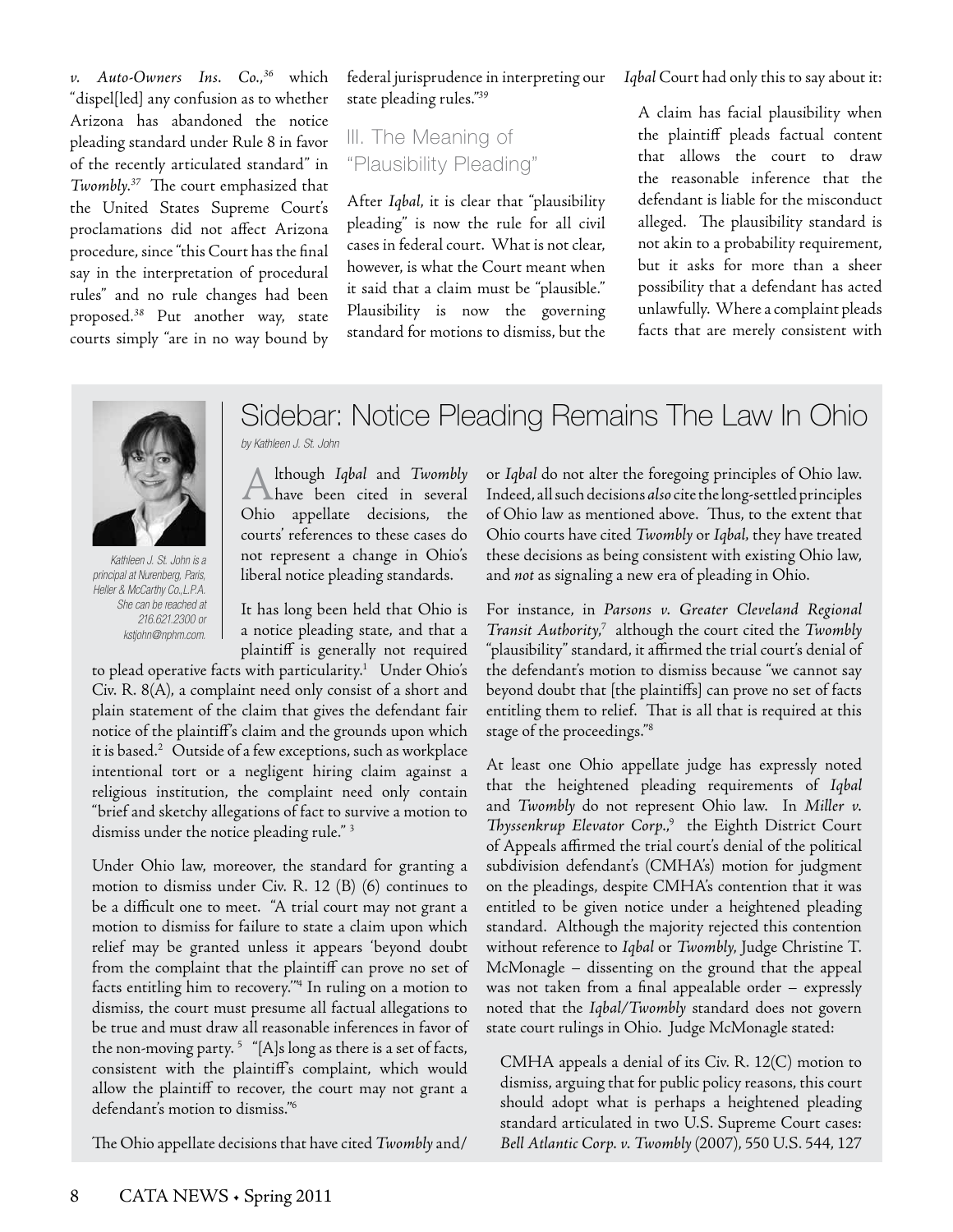a defendant's liability, it stops short of the line between possibility and plausibility of entitlement to relief.*<sup>40</sup>*

Despite the lack of clarity in *Iqbal*, there are compelling reasons to believe that the "plausibility" standard is a lenient one. As an initial matter, the unchanged language of Rule 8 still requires only "a short and plain statement of the claim." Furthermore, the Court in *Twombly* emphasized that a "complaint may proceed even if it strikes a savvy judge that actual proof of those facts is improbable, and that a recovery is very remote and unlikely" and cited the proposition that "Rule 12(b)(6) does not countenance . . . dismissals based on a judge's disbelief of a complaint's factual allegations."*<sup>41</sup>*

Moreover, in *Erickson v. Pardus*, an often-overlooked case decided shortly after *Twombly*, the Supreme Court reaffirmed that "[s]pecific facts are not necessary" and that notice pleading remains the rule.*<sup>42</sup> Erickson* also described the pleading standard, even after *Twombly*, as "liberal."*<sup>43</sup>*

In another recent case that is useful for comparison, the Supreme Court held that even under the heightened, *more*-than-plausible pleading standard imposed by the Private Securities Litigation Reform Act (PSLRA), a plaintiff's theory of liability need not be more compelling than competing inferences in order for the plaintiff's

S.Ct. 1955\*\*\* and *Ashcroft v. Iqbal* (2009), \_\_U.S.\_\_\_, 129 U.S. 1937\*\*\*\* The Ohio Supreme Court has not (and legally need not) adopt this standard and the law remains that Ohio is a notice pleading state.<sup>10</sup>

Notably, no Ohio appellate case that has cited *Iqbal* or *Twombly* has affirmed or reversed a lower court's decision by applying a stricter pleading standard than would otherwise apply under Ohio's notice-pleading standard.<sup>11</sup> Thus, appellate court references to *Iqbal* and Twombly should not be construed as hailing a new and stricter pleading era under the Ohio Rules of Civil Procedure. **■**

#### End Notes

- 1. *City of Cincinnati v. Beretta U.S.A. Corporation*, 95 Ohio St.3d 416, 2002-Ohio-2480, ¶29.
- 2. *Illinois Controls, Inc. v. Langham* (1994), 70 Ohio St.3d 512, 526, 1994-Ohio-99, 639 N.E.2d 771.
- 3. *Vinicky v. Pristas*, 163 Ohio App.3d 508, 2005-Ohio-5196, 839 N.E.2d 88, ¶6; *York v. Ohio State Highway Patrol* (1991), 60 Ohio St.3d 143, 145, 573 N.E.2d 1063.
- *4. Ogle v. Ohio Power Company*, 180 Ohio App.3d 44, 2008-Ohio-7042, ¶3 (quoting *O'Brien v. Univ. Community Tenants Union* (1975), 42 Ohio St.2d 242, 327 N.E.2d 753, syllabus).
- 5. *Beretta*, at ¶5.
- 6. *York*, 60 Ohio St.3d at 145.
- 7. 8th Dist. No. 93523, 2010-Ohio-266.
- 8. *Id*. at ¶15.
- 9. 8th Dist. No. 94352, 2010-Ohio-5011.
- 10. *Id*. at ¶37.
- 11. As of the drafting of this sidebar, in April of 2011, a LEXIS search of Ohio cases produces eleven decisions that cite *Twombly, Iqbal*, or both. Two of these decisions have nothing to do with pleading standards, but cite *Twombly* for other reasons. *Szuch v. King*, 6th Dist. No. E-09- 069, 2010-Ohio-5896, ¶115 (dissenting judge cites the intermediate appellate court's decision in *Twombly* for its statement of the law on conspiracy); *Grace v. Mastruserio* (1st Dist.), 182 Ohio App.3d 243, 2007-Ohio-3942, n.30 (citing Justice Stevens' dissent in *Twombly*  on a discovery issue). Four more of these decisions either affirm an

order denying the defendant's motion to dismiss or for judgment on the pleadings, or reverse an order granting a motion to dismiss, based on Ohio's notice pleading standards. *Fink v. Twentieth Century Homes, Inc.,* 8th Dist. No. 94519, 2010-Ohio-5486, ¶¶28, 38 (affirming denial of motion to dismiss); *Miller, supra* (affirming denial of motion for judgment on the pleadings); *Parsons, supra* (affirming denial of motion to dismiss); *Gallo v. Westfield National Ins. Co., 8*th Dist. No. 91893, 2009-Ohio-1094, ¶¶14, 23, 25 (reversing, in part, the trial court's order granting a motion to dismiss, because the complaint "satisfie[s] the liberal notice pleading requirements set forth in Civ. R. 8"). Two other decisions affirm dismissals of pro se complaints that fail under any standard of pleading. *Cirotto v. Heartbeats of Licking County*, 5th Dist. No. 10-CA-21, 2010-Ohio-4238 (volunteer sues charitable organization for gender and religious discrimination because the organization did not follow through on plans to create a paying position for him); *Williams v. Ohio Edison,* 8th Dist. No. 92840, 2009-Ohio-5702 (after having default judgment entered against her on a creditor's claim in an action filed in Summit County, *pro se* plaintiff sues creditor and its attorneys in Cuyahoga County for fraud and collusion; this case also involved a heightened pleading standard due to the allegations of fraud). The remaining three decisions also fail to usher in a new era in pleading. *Vagas v. City of Hudson*, 9th Dist. No. 24713, 2009- Ohio-6794 was an affirmance of an order granting the City's motion to dismiss under circumstances where the complaint would not have survived under any pleading standards. *Boske v. Massillon City School Dist.*, 5th Dist. No. 2010-CA-00120, 2011-Ohio-580 was an action against a school district, a guidance counselor and several officials for failing to prevent the plaintiff's eighth grade daughter from having a physical relationship with a male teacher. Although the appellate court affirmed the lower court's denial of the motion for judgment on the pleadings as to most of the appellants, it reversed as to the superintendent as there were no allegations in the complaint suggesting that his conduct would rise to the level of culpability necessary for an exception to immunity to apply to him. Finally, in *State ex rel. Dann v. American International Group, Inc.*, Cuy. Cty. C.P. No. 633857, 2008 Ohio Misc. LEXIS 320, the trial court denied the defendants' motion to dismiss the plaintiff's Valentine Act claim, finding that the *Twombly*  standard did not apply, and that "[t]he appropriate standard of review to be applied in this case is specified by *Conley v. Gibson* (1957), 355 U.S. 41, 78 S.Ct. 99\*\*\*, which holds that a rule 12(B)(6) motion will not be granted 'unless is appears beyond doubt that the plaintiff can prove no set of facts in support of his claim which would entitle him to relief.' Id. at 45-46." *Id.* at \*6.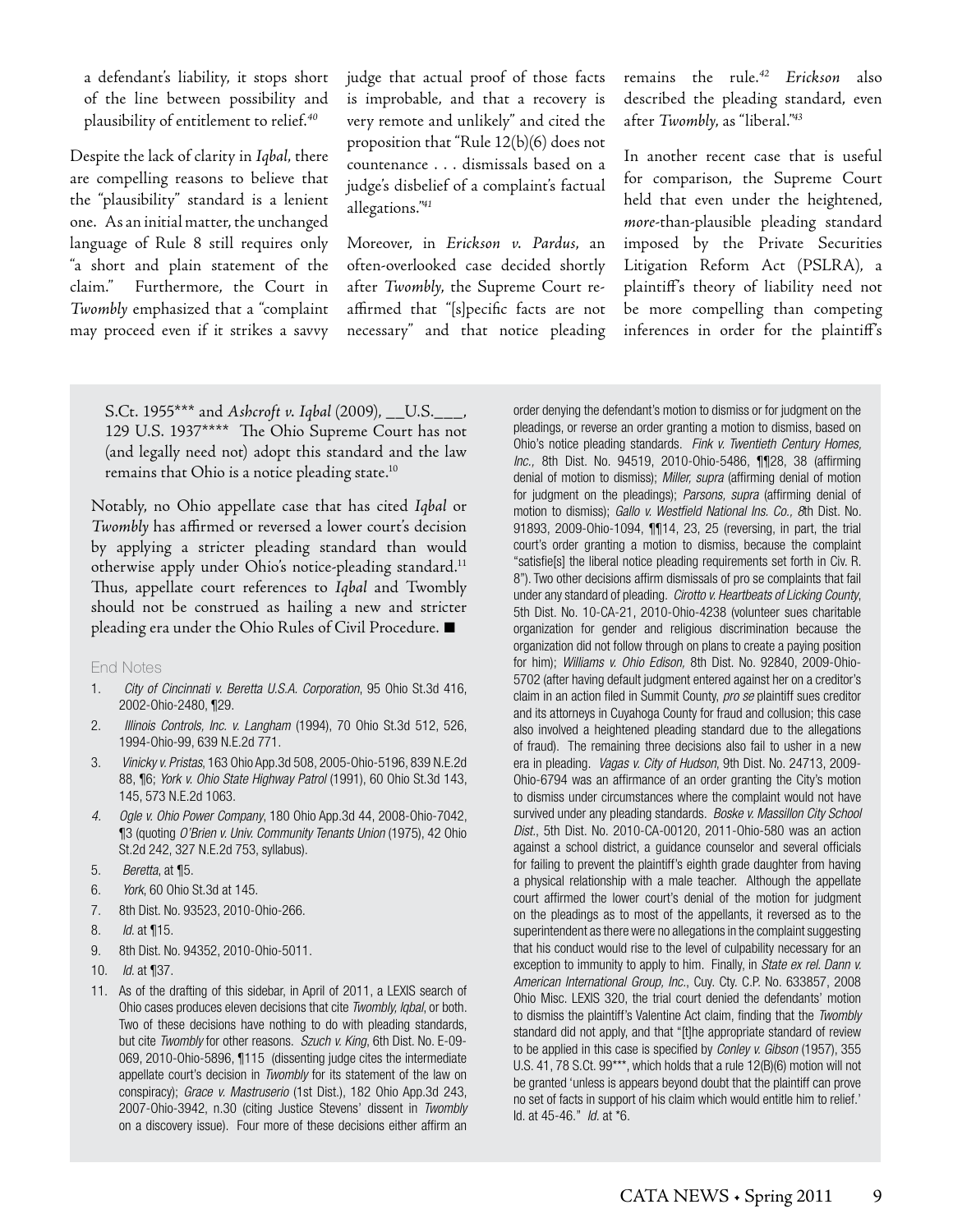complaint to survive a motion to dismiss.*44* The same must necessarily be true under the more lenient standard that applies to non-PSLRA complaints, as several courts have now held.*<sup>45</sup>*

As the lower courts have wrestled with the meaning of "plausibility" after *Iqbal*, they have produced a number of statements that are useful to practitioners. For example, as Judge Wood explained in *Swanson*, plausibility "does not imply that the district court should decide whose version to believe, or which version is more likely than not. . . . As we understand it, the Court is saying instead that the plaintiff must give enough details . . . to present a story that holds together."*46* The ultimate question is "*could* these things have happened, not *did* they happen."*47* As phrased by an Ohio district court, "the term 'plausible' is to be understood in a peculiarly narrow sense, and does not refer to the likelihood that the plaintiff will be able to prove a particular allegation. Rather, the Court meant the term to refer to the plausibility of the plaintiff's legal theories, when considered in light of the factual allegations in the complaint."*<sup>48</sup>*

Not only is the plausibility standard a liberal one, but several post-*Iqbal*  decisions from the lower courts including from the Sixth Circuit and Ohio district courts—emphasize that *Twombly* and *Iqbal* did not alter numerous well-established principles that favor plaintiffs on motions to dismiss. For example:

- • The complaint still must be construed in the light most favorable to the plaintiff,*49* and the court must make "reasonable inferences in favor of the non-moving party."*<sup>50</sup>*
- Since plaintiff's factual allegations are assumed to be true,*51* the court is not "permitted to weigh or disbelieve . . . factual allegations in the motion to dismiss context."*<sup>52</sup>*
- General allegations are permissible at the pleading stage*53*; detailed factual allegations are not required, because "[i]f the Court were to require Plaintiffs to have all evidence available to them before they file their complaint and to set forth that evidence in the complaint, the wellestablished rules and processes of discovery would be rendered utterly unnecessary."*<sup>54</sup>*
- Plaintiffs may still plead facts "on information and belief."*<sup>55</sup>* Furthermore, "[e]videntiary support is simply not necessary at this stage in the proceedings, and the Court does not read *Iqbal* and *Twombly*  to impose that requirement on plaintiffs. . . . [D]efendants have seized upon these cases and, as here, contend that they stand for the proposition that a plaintiff must essentially present a fully developed factual record in his complaint. This is, indeed, an over-reading of the cases."*<sup>56</sup>*
- Courts remain cognizant of informational asymmetry between plaintiffs and defendants and that plaintiffs cannot yet plead specific facts; often, "the defendants are in control of such information or it is otherwise unavailable to the plaintiffs,"*57* or the evidence defendants claim is missing from the complaint is "uniquely in [the defendants'] possession."*<sup>58</sup>*
- Plaintiffs need not disprove alternative explanations at the pleading stage.*<sup>59</sup>*
- Every complaint must be considered as a whole, not piece-by-piece.*<sup>60</sup>*

### Conclusion

At the time of this writing, only about twenty months have passed since the Supreme Court decided *Ashcroft v.* 

*Iqbal*, and lower courts are continuing to struggle with how to apply the decision. But regardless of what, exactly, has changed after *Iqbal*, courts should also bear in mind what has stayed the same.**■**

#### End Notes

- 1. 550 U.S. 544 (2007).
- 2. 129 S. Ct. 1937 (2009).
- 3. 355 U.S. 41, 45–46 (1957).
- 4. *Twombly*, 550 U.S. at 570.
- 5. See 550 U.S. at 550–51.
- 6. *Id.* at 550.
- 7. *Id.* at 564.
- 8. *Id.* at 556, 566.
- 9. *Id*. at 561–63.
- 10. *Id.* at 555 (quoting *Conley*, 355 U.S. at 47); *see also, e.g., Maty v. Grasselli Chem. Co.*, 303 U.S. 197, 200 (1938) ("Pleadings are intended to serve as a means of arriving at fair and just settlements of controversies between litigants. They should not raise barriers which prevent the achievement of that end.").
- 11. *Twombly,* 550 U.S. at 569 n.14, 570.
- 12. *See id.* at 565 n.10.
- 13. Fed. R. Civ. P. 84.
- 14. *See* 129 S. Ct. at 1942.
- 15. *Id.*
- 16. *Id.* at 1953.
- 17. *Id.* at 1949.
- 18. *Id.*
- 19. *Id.* at 1951.
- 20. *Id.* at 1950.
- 21. *Id.*
- 22. *Id.*
- 23. *Id.* at 1949.
- 24. *Id.* at 1950.
- 25. *Madison v. City of Chicago*, No. 09 C 3629 (N.D. Ill. Aug. 10, 2009) (Shadur, J.)
- 26. *Id.* at 2, 11.
- 27. *Fletcher v. Univ. Hosps. of Cleveland,* 120 Ohio St.3d 167, 2008-Ohio-5379, 897 N.E.2d 147, 150; *see also LaNeve v. Atlas Recycling, Inc.,* 119 Ohio St.3d 324, 2008-Ohio-3921, 894 N.E.2d 25, 30 (noting that Ohio's rules "establish[] 'notice pleading,' which supports pleading constructions allowing for substantial justice") (citation omitted).
- 28. *Volbers-Klarich v. Middletown Management, Inc.*, 125 Ohio St.3d 494, 2010 Ohio 2057, at ¶¶11-12 citing *O'Brien v. Univ. Community Tenants Union, Inc.* (1975), 42 Ohio St. 2d 242.
- 29. 233 P.3d 861 (Wash. 2010).
- 30. *See id.* at 862–64.
- 31. *Id.* at 863.
- 32. *Id.*
- 33. Arthur Miller, *From* Conley *to* Twombly *to* Iqbal: